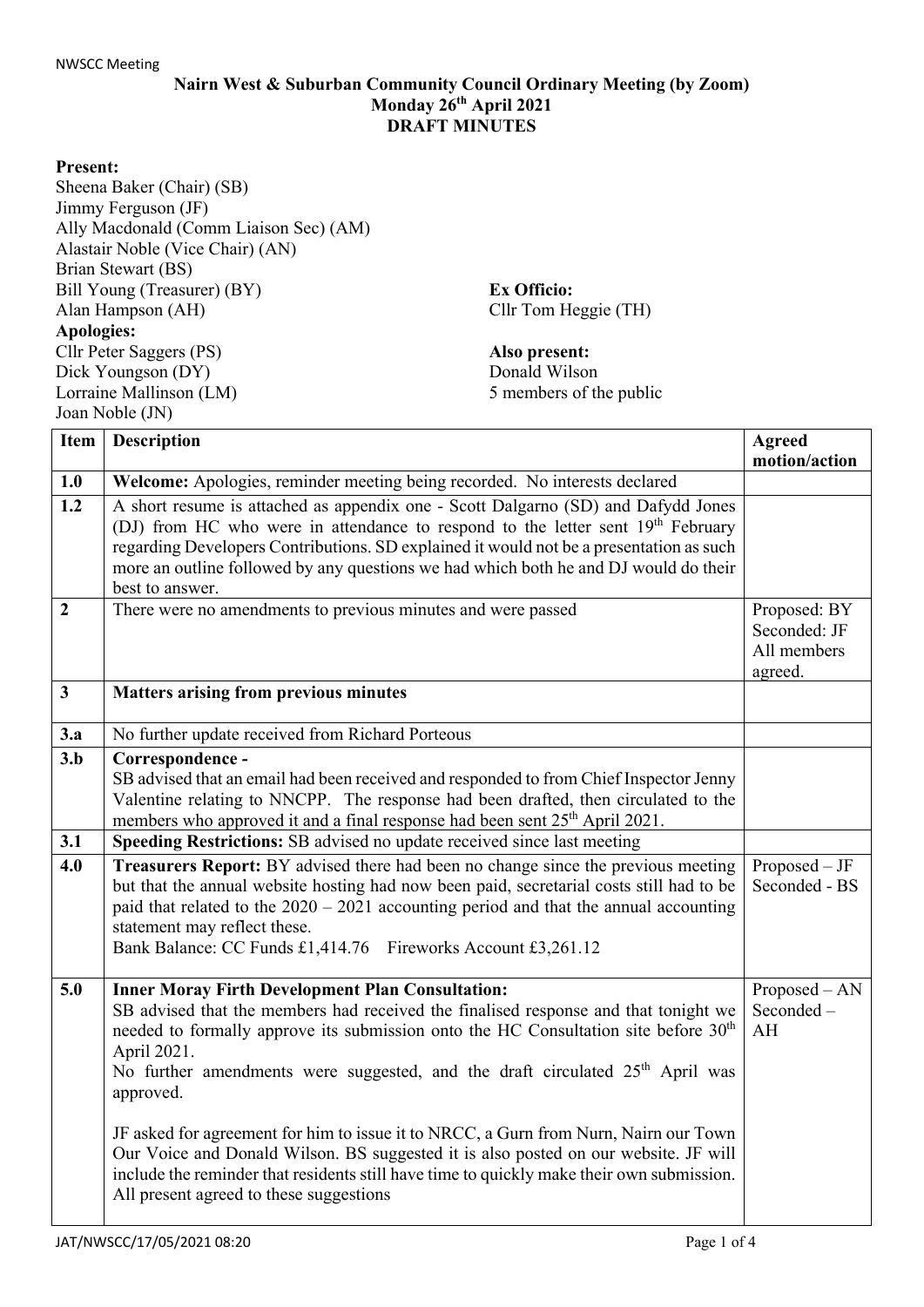| 6.0 | <b>Involvement Community Councils (Common Good matters)</b><br>SB mentioned that at the previous meeting TH had advised looking to possibly forming<br>some form of inclusive working group which might include the CC Chairs, Ward<br>Manager and Common Good Officer.                                                                                                                                                                                                                                                                                                                                             |                         |
|-----|---------------------------------------------------------------------------------------------------------------------------------------------------------------------------------------------------------------------------------------------------------------------------------------------------------------------------------------------------------------------------------------------------------------------------------------------------------------------------------------------------------------------------------------------------------------------------------------------------------------------|-------------------------|
|     | TH advised on two issues, one as a CC there are issues with the format of consultation.<br>A full discussion with colleagues will be made at a Ward Business Meeting a week<br>Friday where a formula will be made. There are other matters which will become self-<br>evident within next few day. This will also reflect on the HC recovery plan as well. TH<br>said they were being put in this situation where matters will change significantly for our<br>Ward. TH advised he will update the Chair immediately after the Ward Business<br>meeting. TH advised it is not a change of policy just circumstance |                         |
| 7.0 | <b>Sandown Land Highland Council Consultation</b><br>SB had asked The Common Good Officer Sara Murdoch (SM) for an update as the 8<br>weeks expired 23 <sup>rd</sup> April. Her update advised that she is still working on all the<br>responses, other officers will also have input. It will go to the Nairnshire Committee on<br>9 <sup>th</sup> June. SM is prioritising Sandown, but her workload includes being part of the postal<br>vote elections team.                                                                                                                                                    |                         |
|     | TH had also sent an update that afternoon which had been circulated to the members.<br>He advised that the responses will be précised before being published online. Due to the<br>value of the land, policy requires that the final decision be made by full council after<br>which NW&SCC will be formally notified along with other parties who have made<br>representations.                                                                                                                                                                                                                                    |                         |
|     | TH was asked by BS to explain the process, sequence, and timescale. TH advised the<br>summary of response would be presented to the 4 Elected Members. They then had 3<br>options which are – accept it, reject it or if there are significant changes following the<br>responses it could be put out for a renewed consultation.                                                                                                                                                                                                                                                                                   |                         |
|     | Following further questions, he advised that the Nairnshire Committee papers are<br>normally available for the public to view 7 days ahead of the meeting which is when the<br>public can see the information that will be discussed at that meeting                                                                                                                                                                                                                                                                                                                                                                |                         |
| 8.0 | <b>Request for verbal update from Councillors</b>                                                                                                                                                                                                                                                                                                                                                                                                                                                                                                                                                                   |                         |
| 8.1 | Common Good rental/maintenance in lieu of rental income<br>SB advised that PS, along with his apology, had sent responses to the matters he was<br>following up from the previous meeting. Last time PS had advised he was taking legal<br>advice in case there were contractual reasons for the manner of charging. His email says<br>he is still waiting to hear from the lawyer, the advice is pro bono, so he is reluctant to<br>push him.                                                                                                                                                                      |                         |
|     | JN had sent supplementary questions to the Chair on 23 <sup>rd</sup> April and as they overlapped,<br>some of the work PS was already actively working on SB had forwarded it to PS. One<br>of these questions asked what steps PS will take to ensure officials produce the<br>information $-$ His reply is $-$ until he has progress on the original question he cannot<br>comment on this. However, he does not anticipate any delaying tactics on the part of<br>council officers.                                                                                                                              |                         |
| 8.2 | <b>Fair Shares</b><br>At the last meeting PS said he would progress the comparative figures for all leisure<br>spend by area across the Highland - Part of this is covered in an answer to a<br>supplementary question of JNs. He advises that work is currently being carried out on<br>the basis of the allocation of play park expenditure between Wards and he anticipates                                                                                                                                                                                                                                      | SB to issue JN<br>email |
|     | JAT/NWSCC/17/05/2021 08:20<br>Page 2 of 4                                                                                                                                                                                                                                                                                                                                                                                                                                                                                                                                                                           |                         |

٦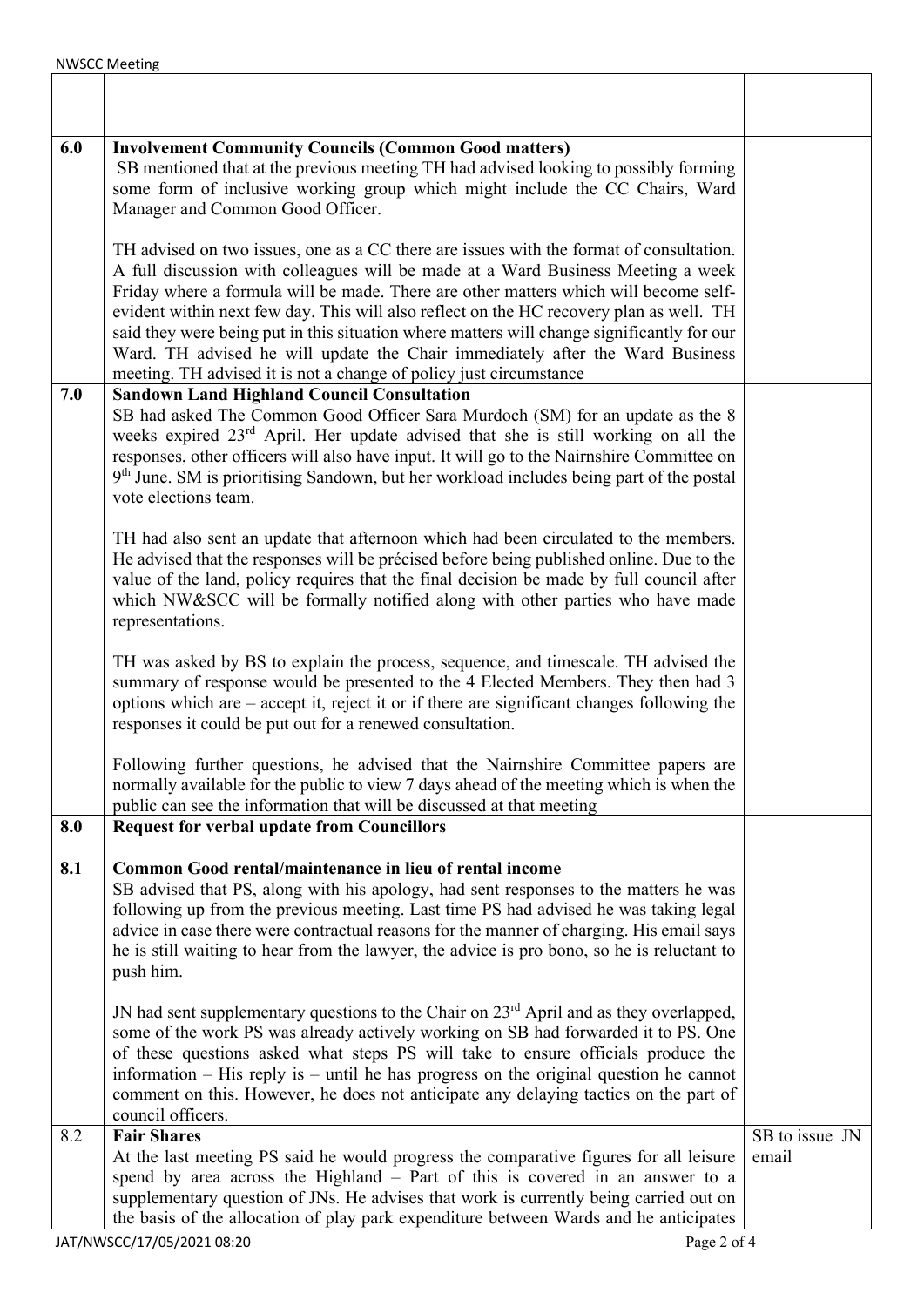|     | <b>NWSCC Meeting</b>                                                                                                                                                                                                                                                                                                                                                                                                                                                                                                                                                                                                                                                                                                                                                                 |  |
|-----|--------------------------------------------------------------------------------------------------------------------------------------------------------------------------------------------------------------------------------------------------------------------------------------------------------------------------------------------------------------------------------------------------------------------------------------------------------------------------------------------------------------------------------------------------------------------------------------------------------------------------------------------------------------------------------------------------------------------------------------------------------------------------------------|--|
|     | that this work will shed further light on why the allocation to Ward 18 is apparently<br>close to the bottom, when comparing the situation with other wards.                                                                                                                                                                                                                                                                                                                                                                                                                                                                                                                                                                                                                         |  |
|     | JN had also asked a supplementary question to Peter. Could he comment on the<br>spreadsheets she had sent to him that seem to show an imbalance between the funding<br>of different wards as far as HLH and HC spending on Sports & Leisure. JN also asked<br>why all the facilities in Highland being managed by HLH (Incl Nairn Leisure Centre)<br>have been fully funded through HC payments to HLH, while Nairn Common Good pays<br>for HLH management fees for facilities such as the Links and Splashpad? JN had asked<br>PS to explain what the parameters HC uses for a facility to be included in HLH spend<br>and how is this equalised along fair shares budgets across the Wards.                                                                                        |  |
|     | The answer PS gave re investigating the position and having asked the appropriate<br>question covers both of these questions in the meantime so he will report back when he<br>has further details.                                                                                                                                                                                                                                                                                                                                                                                                                                                                                                                                                                                  |  |
|     | Following the update on these items, AN noted that he had fundamental concerns that<br>PS was using a pro bono lawyer and he felt PS should be using the HC legal team. If<br>they were unable to provide the answers AN felt HC should employ a QC to give the<br>correct opinion. BS registered concerns that the additional questions, whilst being<br>passed to PS, had not been circulated to the CC members. The chair apologised and said<br>that was her error, but she had only received the questions and forwarded them on 23 <sup>rd</sup><br>and had not anticipated PS would be able to respond to them this evening. SB undertook<br>to circulate the supplementary questions to the CC members following the meeting                                                 |  |
| 8.3 | Public Toilets & Signage (the Maggot area to East Beach car park and toilets)<br>As PS was not present there was no update on what toilets will be open and what is<br>happening about signage to the East Beach car park and toilets. TH had received an<br>email late that afternoon which he needed to study but the two subjects were part of<br>ongoing discussions. SB repeated her message of the previous meeting that it is<br>important that there are sufficient toilets open for the prospective Staycationers and that<br>there must be good signage informing the public that they can access the East Beach car<br>park through Parkdean. SB also stated the toilets at that car park must clearly show via<br>signage that they are available for the public to use. |  |
| 8.4 | <b>Highland Council Recovery plan</b><br>TH was unable to announce specific detail about the town centre and other projects as<br>there will be an announcement soon that will clarify many of the points we had asked<br>for update on.                                                                                                                                                                                                                                                                                                                                                                                                                                                                                                                                             |  |
|     | Town Centre regeneration Update - including CAB/Flats build<br>TH was able to advise the meeting that the OSWB will be used as a site office for the<br>planned CAB/flats build and that this would be starting within the next week. He<br>revisited the situation with the town centre regeneration funding application that had<br>failed and noted that he understood from a recent meeting with Mike Barnet of NICE<br>that they were still working on a proposal for the OSWB but TH also noted that he was<br>aware that there is at least one other project in the pipeline and being worked on that<br>might submit an application for the next round of TCRGF.                                                                                                             |  |
|     | BS felt that we had not learnt much and it was all wait and see and queried how the<br>decision to use the OSWB as the site office had been made. TH advised that the OSWB<br>is owned by HC and they had made the decision to utilise and make the building<br>available for the contractors.<br>There followed quite a lengthy discussion between AN and TH on town centre matters,<br>whether the audit team had looked at the decision-making process around the                                                                                                                                                                                                                                                                                                                 |  |